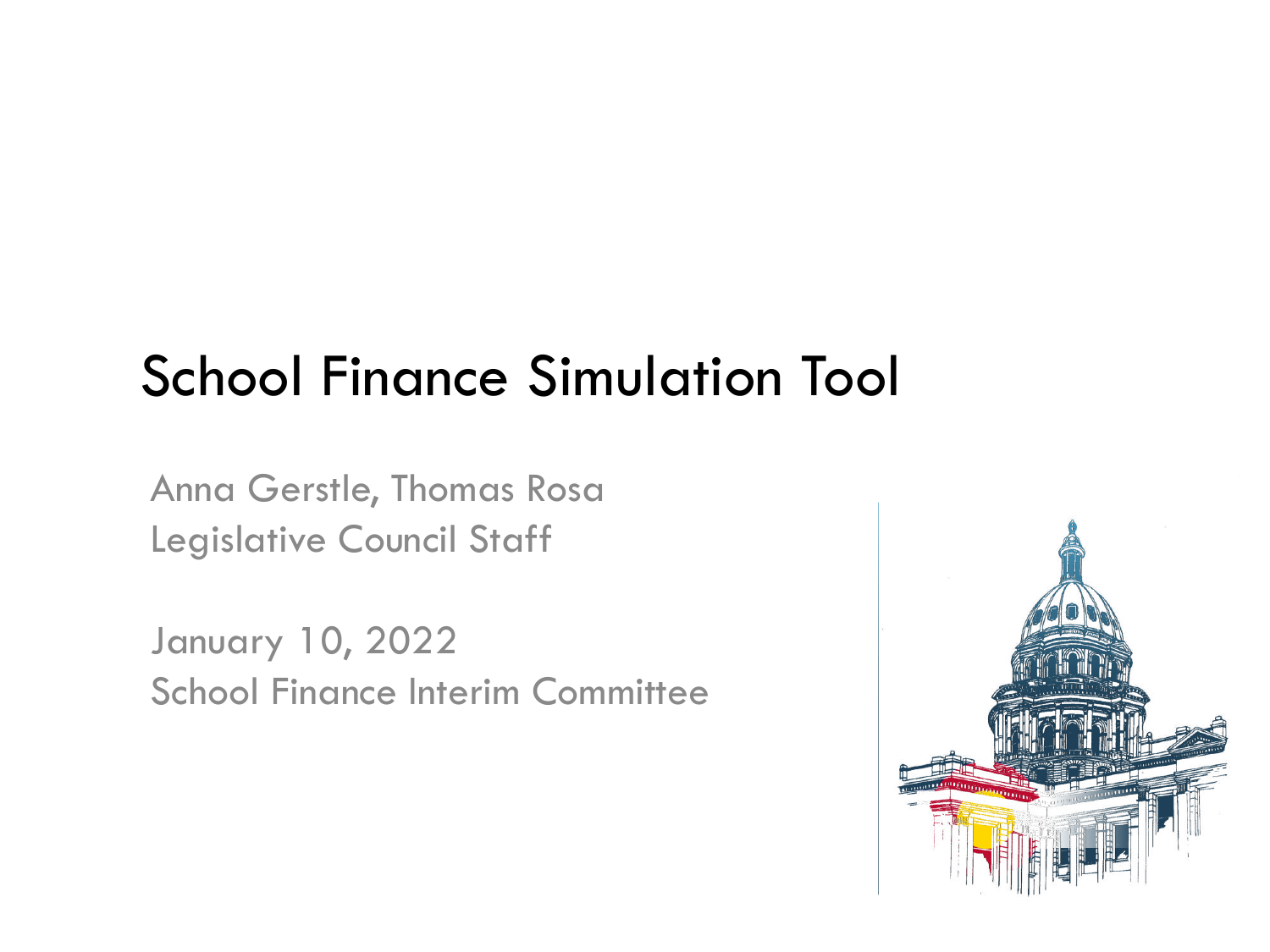# Background on School Finance Simulation Tool

- Created by EdBuild for the committee in 2019
- Intended to allow members to explore school finance formula changes and the district by district impacts
	- Cost of Living
	- Size / Remote
	- Grade level
	- At-risk options
	- Special education, gifted and talented
	- Weights for each factor
	- Cost of changes
- EdBuild provided the tool to Legislative Council Staff, and are no longer in business.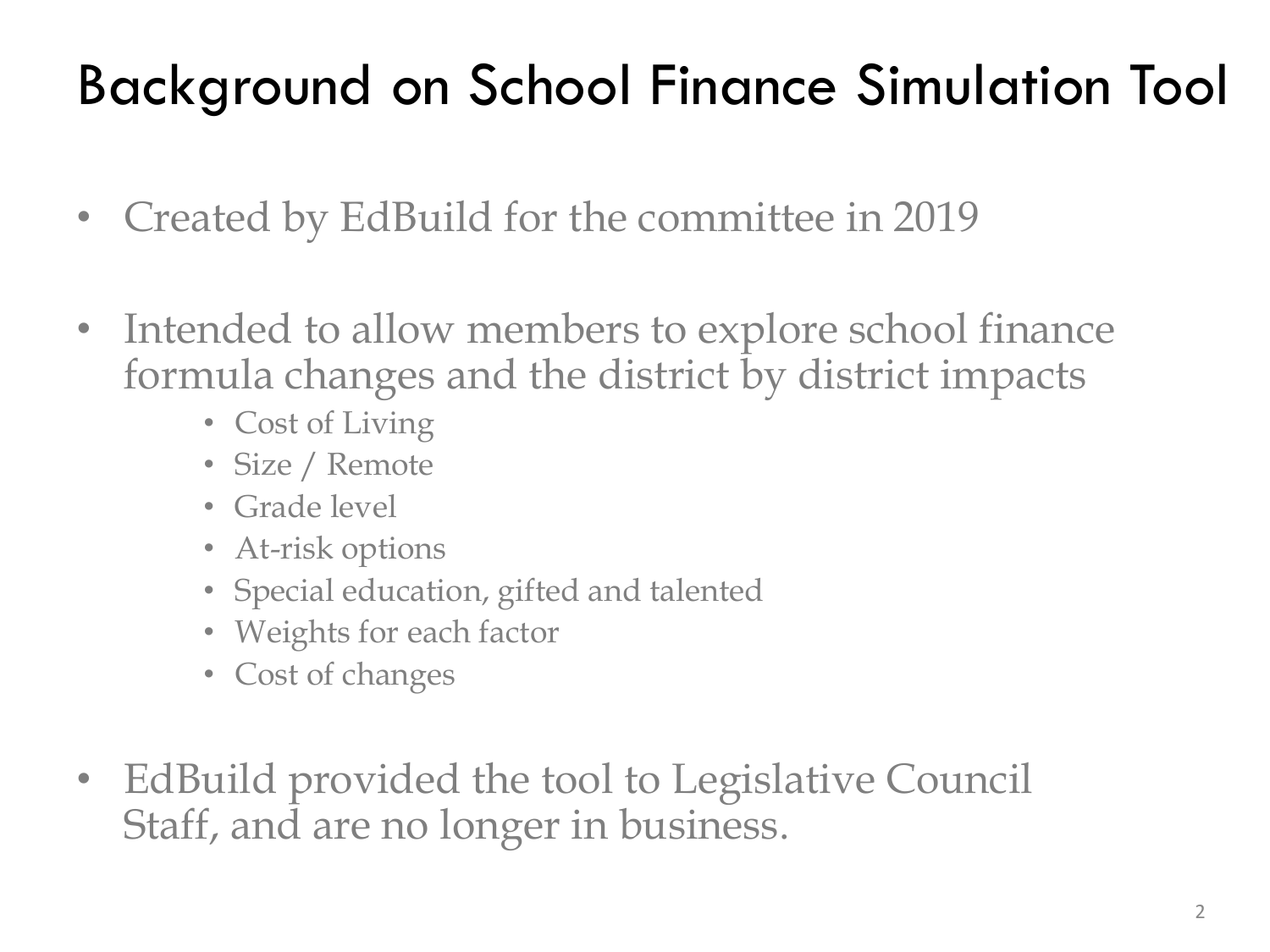## EdBuild School Finance Simulation Tool

### edbuild Colorado

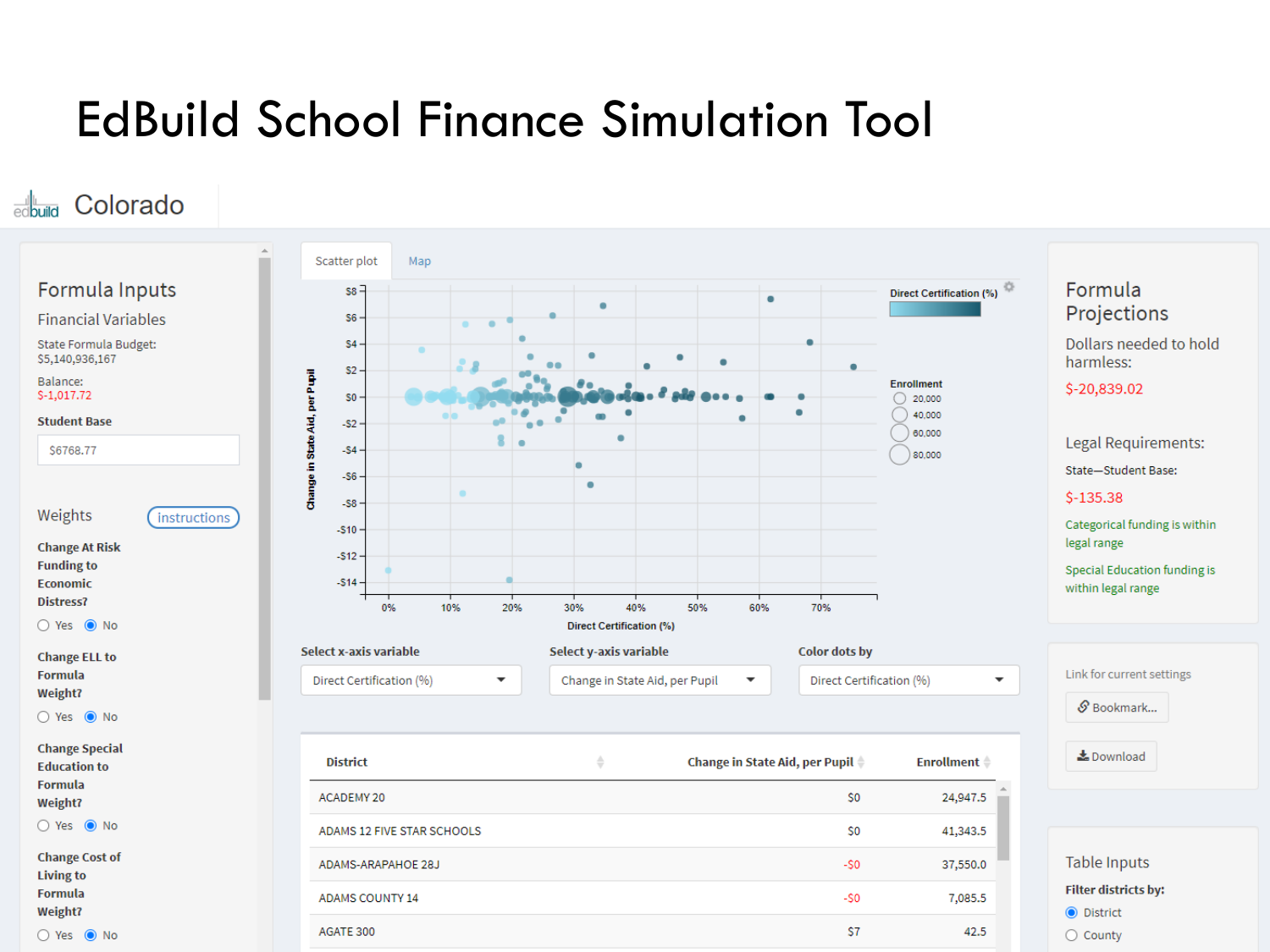## EdBuild School Finance Simulation Tool

### edbuild Colorado

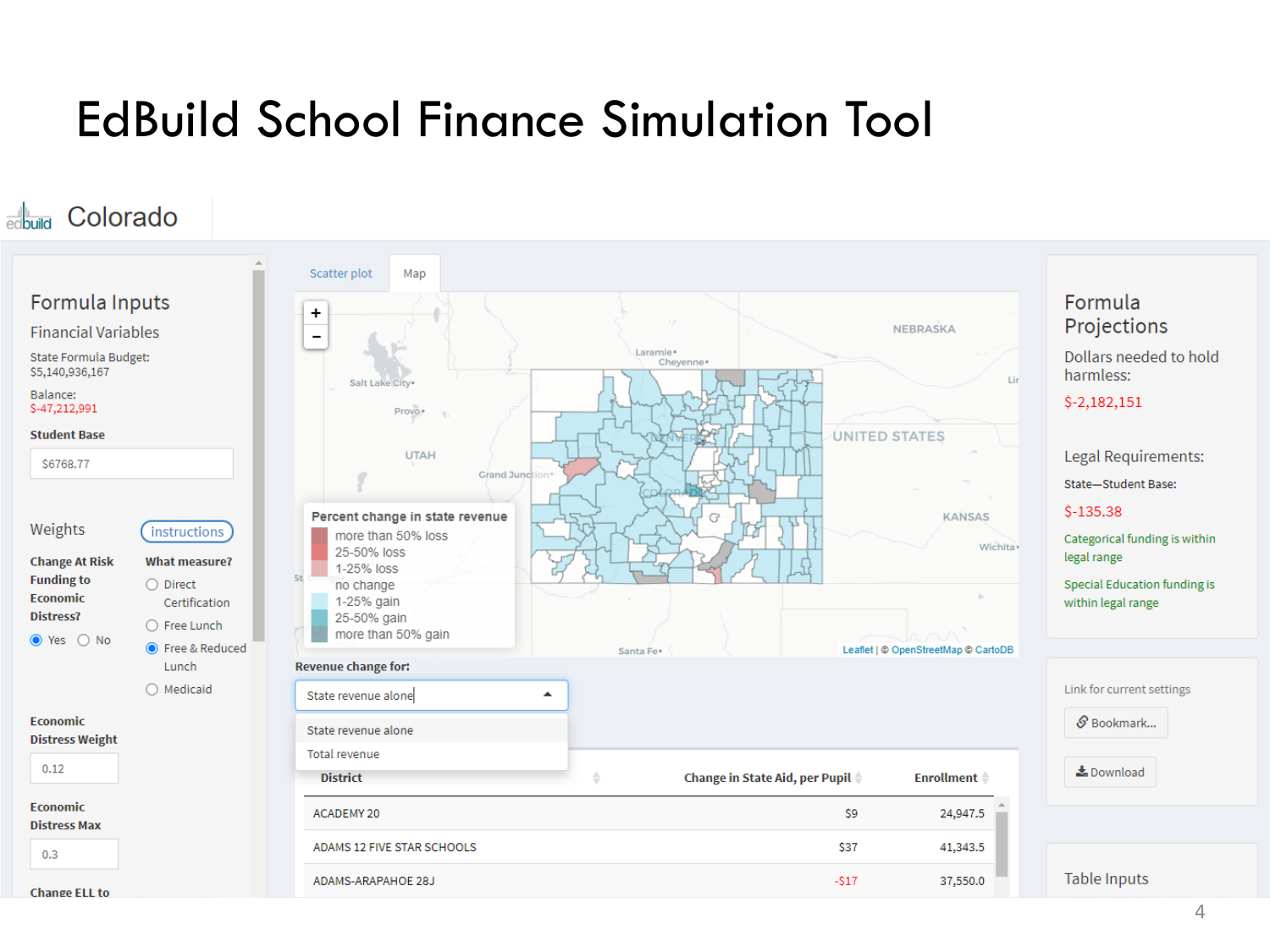### Options Within the Tool

| <b>Student Base</b>                     |                                                       |  |
|-----------------------------------------|-------------------------------------------------------|--|
| \$6768.77                               |                                                       |  |
|                                         |                                                       |  |
| Weights                                 | instructions                                          |  |
| <b>Change At Risk</b>                   | Weight A weight is used                               |  |
| <b>Funding to</b>                       | to provide additional                                 |  |
| <b>Economic Distress?</b>               | dollars to a demographic                              |  |
| ◯ Yes ◎ No                              | group. If the ELL weight                              |  |
|                                         | is set to 0.2, for instance,<br>all ELL students in a |  |
| <b>Change ELL to</b>                    | school district will receive                          |  |
| Formula Weight?                         | an additional 20% on top                              |  |
|                                         | of the student base set in                            |  |
| $\bigcap$ Yes $\bigcirc$ No             | the field above this                                  |  |
|                                         | section.                                              |  |
| <b>Change Special</b>                   |                                                       |  |
| <b>Education to</b>                     | <b>Change to Formula</b>                              |  |
| Formula Weight?                         | <b>Weight: Currently ELL,</b>                         |  |
| $\bigcirc$ Yes $\bigcirc$ No            | special education, and<br>gifted students are         |  |
|                                         | funded through                                        |  |
| <b>Change Cost of</b>                   | categorical grants. If the                            |  |
| <b>Living to Formula</b>                | user indicates they would                             |  |
| Weight?                                 | like to shift these funds                             |  |
| $\bigcirc$ Yes $\bigcirc$ No            | into the formula as                                   |  |
|                                         | weights, the tool will                                |  |
| <b>Cost of Living</b>                   | automatically shift those                             |  |
| <b>Strength</b>                         | dollars into the state<br>budget and the user will    |  |
| $\mathbf{1}$<br>$\circ$                 | need to set an                                        |  |
|                                         | appropriate weight to                                 |  |
| wwwwwwww                                | reallocate those funds                                |  |
| $0.2$ $0.4$ $0.6$ $0.8$<br>$\mathbf{1}$ | through the formula itself.                           |  |
|                                         |                                                       |  |

### **Change Size Factor** to Formula Weight?

○ Yes ● No

**Size Factor Strength**  $\bullet$ 

> التابيا بتابيا بتابياته  $0$  0.2 0.4 0.6 0.8 1

 $\mathbf{1}$ 

**Include** remoteness in size factor?

○ Yes ● No

**Change Grade** Weights? ○ Yes ● No

**Change Gifted to** Formula Weight?

○ Yes ● No

**Remove formula's** mimumum funding requirement?

○ Yes ● No

The default value is the average amount each district received per student in the prior year.

**Cost of Living and Size** Factor: Cost of living and the size factor currently modify the student base directly. This tool allows the user to change the calculation so that either component is pulled out and reinserted as a traditional weight, like those used for ELL or special-education students. The relative strength of each measure can be decreased using the provided slider.  $1 =$ 100% strength,  $.5 = 50%$ ,  $.2 = 20%$ , etc.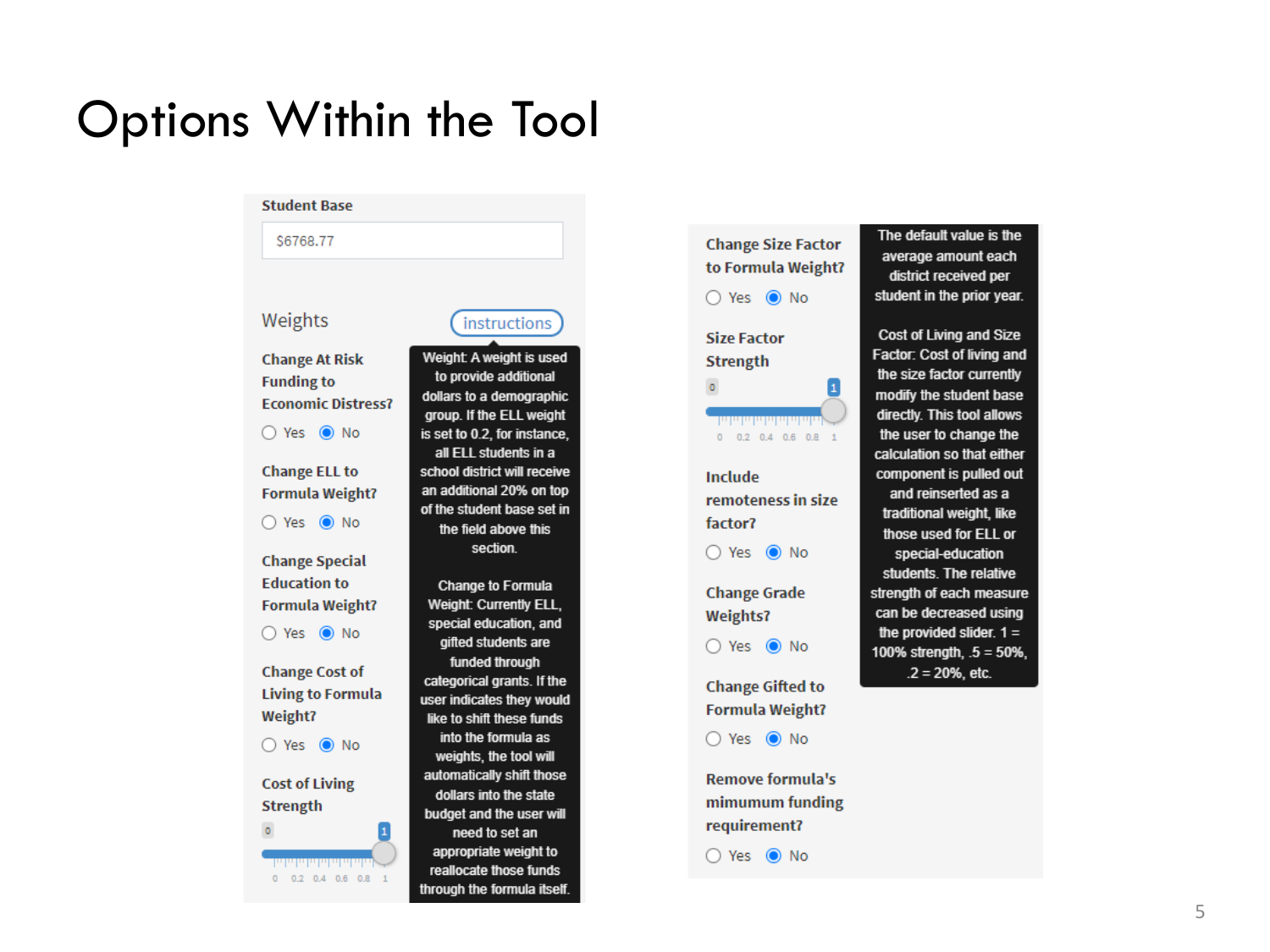## Options Within the Tool

| <b>District</b>              | Change in State Aid, $\frac{1}{2}$<br>♦<br>per Pupil | Enrollment $\doteqdot$ |
|------------------------------|------------------------------------------------------|------------------------|
| ACADEMY 20                   | S <sub>0</sub>                                       | 24,947.5               |
| ADAMS 12 FIVE STAR SCHOOLS   | S <sub>0</sub>                                       | 41,343.5               |
| ADAMS-ARAPAHOE 28J           | -SO                                                  | 37,550.0               |
| <b>ADAMS COUNTY 14</b>       | $-50$                                                | 7,085.5                |
| AGATE 300                    | S7                                                   | 42.5                   |
| <b>AGUILAR REORGANIZED 6</b> | S <sub>0</sub>                                       | 99.0                   |
| <b>AKRON R-1</b>             | S <sub>1</sub>                                       | 351.5                  |
| ALAMOSA RE-11J               | $-50$                                                | 2,247.5                |
| ARCHULETA COUNTY 50 JT       | -S0                                                  | 1,645.0                |
| <b>ARICKAREE R-2</b>         | S <sub>6</sub>                                       | 101.5                  |
| ARRIBA-FLAGLER C-20          | S <sub>2</sub>                                       | 142.0                  |
| <b>ASPEN 1</b>               | $-50$                                                | 1,600.0                |
| <b>AULT-HIGHLAND RE-9</b>    | $-50$                                                | 904.5                  |
| <b>BAYFIELD 10 JT-R</b>      | -SO                                                  | 1,317.5                |
| <b>BENNETT 29J</b>           | $-50$                                                | 996.0                  |
| <b>BETHUNE R-5</b>           | S3                                                   | 93.0                   |
| <b>BIG SANDY 100J</b>        | S <sub>1</sub>                                       | 285.0                  |

#### **State Aid Totals** □ Current State Aid Current State Aid, per Pupil

- Proposed State Aid
- Proposed State Aid, per Pupil
- Change in State Aid (\$)
- Change in State Aid (%)
- Change in State Aid, per Pupil

#### **Formula Totals**

- Current Total Program
- Current Total Program, per Pupil
- Proposed Total Program
- Proposed Total Program, per Pupil
- Property Tax Revenues
- Specific Ownership Tax
- □ Local Share of Total Program (%)
- Current State Share of Total Program
- Current State Share of Total Program (%)
- Proposed State Share of Total Program
- Proposed State Share of Total Program (%)

#### **Pupil Counts & Demographics**

- **Z** Enrollment
- Funded Pupil Count
- □ Preschool
- □ Kindergarten
- $\Box$  Grades 1-3
- Grades 4-8
- $\Box$  Grades 9-12
- At-Risk Pupil Count
- $\Box$  At-Risk (%)
- Direct Certification (%)
- Free Lunch (%) Free & Reduced Lunch (%)  $\Box$  ELL (%) **Other Variables**  $\Box$  County  $\Box$  CDE ID Current Total Revenue, per Pupil Proposed Total Revenue Proposed Total Revenue, per Pupil Change in Total Revenue (\$) Change in Total Revenue (%) □ Change in Total Revenue, per Pupil □ Transportation Categorical □ Voc Ed Categorical ELL Categorical □ Special Education Categorical Gifted Categorical Small Attendance Categorical □ Total Categorical Funding Mill Levy Override Online Enrollment ASCENT Enrollment Online/ASCENT Funding Minimum Formula Funding Assessed Value Assessed Value, per Pupil Equalized Mill Levy Categorical Buyout Mill Median Household Income
- Median Owner-Occupied Housing Value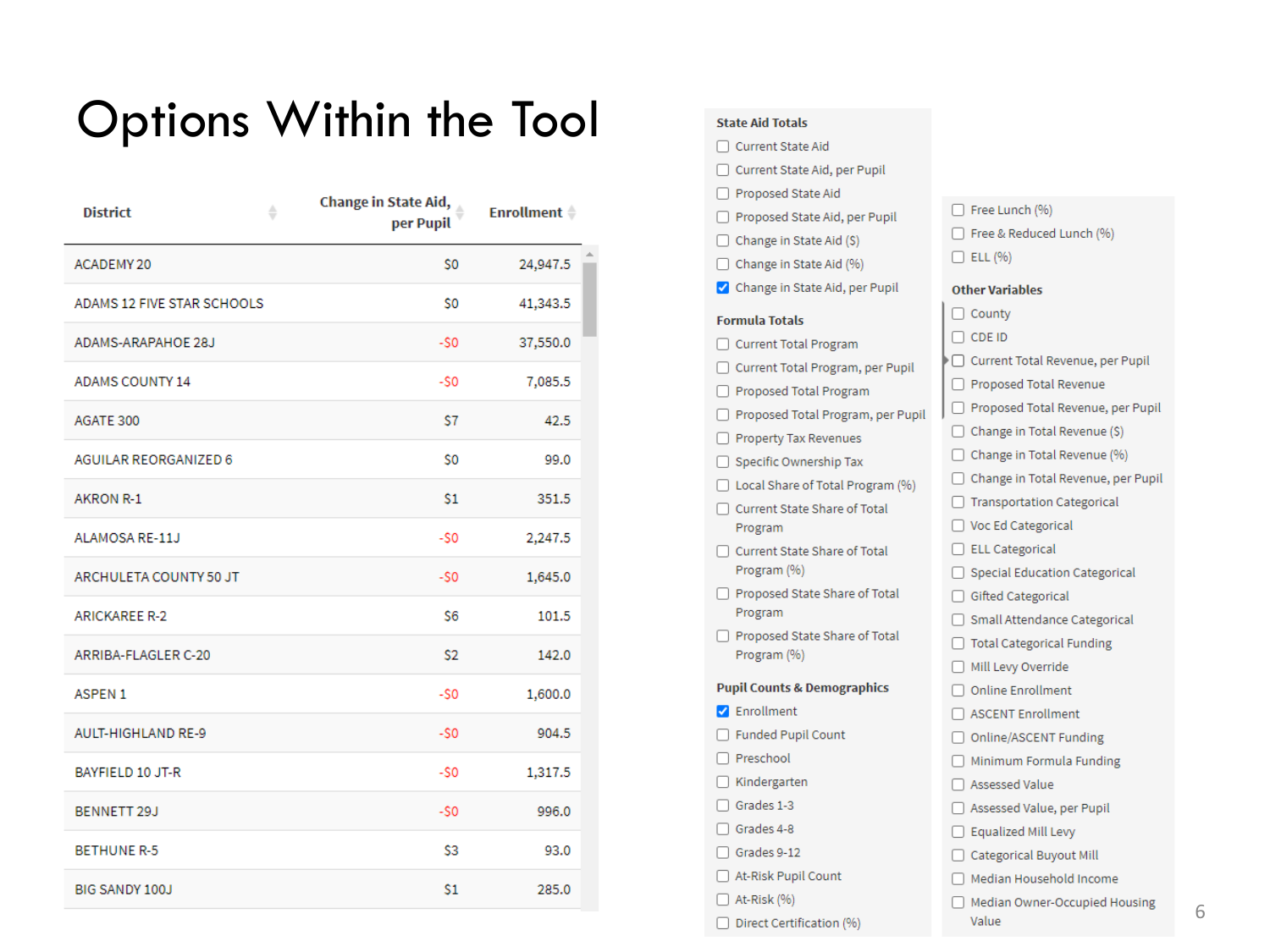# Next Steps

- We are in the process of updating the tool with recent data and legislative changes, as the current tool is out of date.
- Aiming to have the model available for the committee for the 2022 interim
- We would like your input and feedback.
- Consider:
	- What did you like about the tool?
	- What did you not like about the tool?
	- What changes would be helpful?